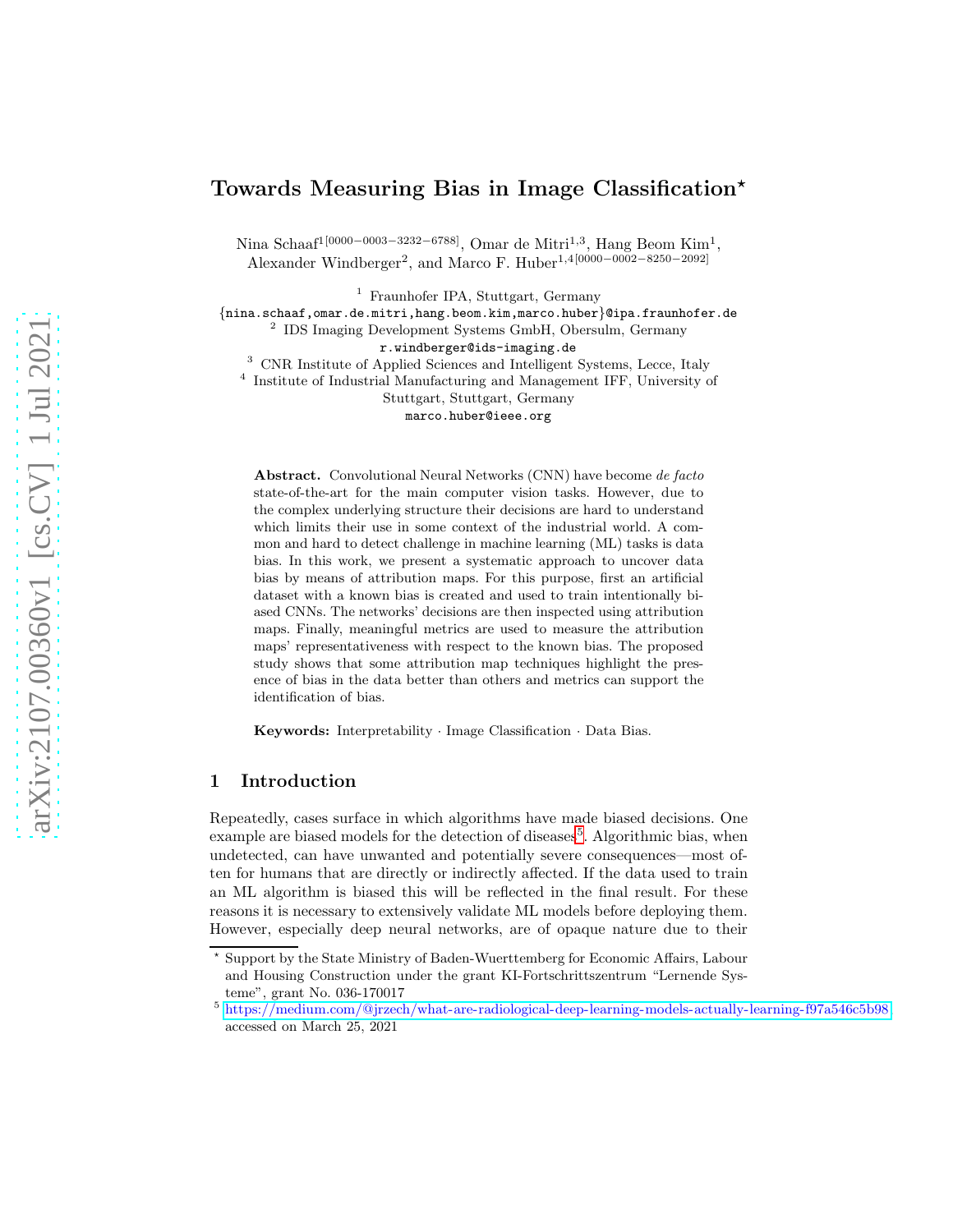non-linear structures *(black boxes)*. In order to interpret these black box models, they can for example be analyzed through feature attribution techniques. Attribution maps can help to understand image classification models, such as CNNs, by visualizing the importance of each individual pixel of the input image for the prediction. For example, data bias can manifest by diverting the CNNs' attention towards irrelevant background contents or unintended image objects. Such biases can be rather subtle in the training data and can be detected much more efficiently if highlighted by attribution maps.

This work switches means and goals: Both, background and object biases are artificially generated in reference datasets. These biases are verified within two accordingly trained CNN architectures to exclude systematic effects caused by architectural features. Several feature attribution map techniques are then statistically evaluated by adequate metrics to put a number on the question: How efficient are attribution maps in detecting data bias?

# 2 Related Work

**Semi-automatic bias detection.** With  $SpRaY$  Lapuschkin et al. [\[4\]](#page-11-0) present an approach to identify learned decision behaviors of a neural network based by clustering attribution maps. For example,  $SpRaY$  is used to detect so-called "Clever" Hans" behavior, i.e., the inspected model makes correct predictions based on the wrong inputs. Zhang et al. [\[14\]](#page-11-1) introduce another method for semi-automatic bias detection with the objective to uncover non-semantic relationships between different image attributes such as "smile" and "hair". For this purpose, relationships between different attributes are mined and compared with manually defined ground truth attribute relationships. However, this method is not based on attribution maps. Instead, the attributes are represented by the feature maps of a convolutional layer.

Attribution map evaluation. Usually, the evaluation of attribution maps is performed manually and rather qualitatively. Yet, in order to be able to provide reliable evidence about the capabilities of the heatmaps, quantitative results are needed. Yang and Kim [\[13\]](#page-11-2) present an approach to compare the quality of different feature attribution methods. For this purpose, an artificial dataset with a priori knowledge about relative feature importances is created. Using the introduced metrics, it can be tested how well the different methods recognize the actual feature importance. Similarly, Osman et al. [\[6\]](#page-11-3) perform an analysis of different explanation methods based on an artificially created dataset. Together with their dataset they introduce metrics that are used to check to what extent the image areas marked as relevant by the attribution maps actually correspond to known ground truth areas.

In this work, we partially build on the approach described in [\[6\]](#page-11-3). However, the metrics will not be used primarily to evaluate whether feature attribution methods identify the correct image regions. Instead, we intend to investigate whether the introduced metrics reliably indicate the attribution maps' capability to detect data bias.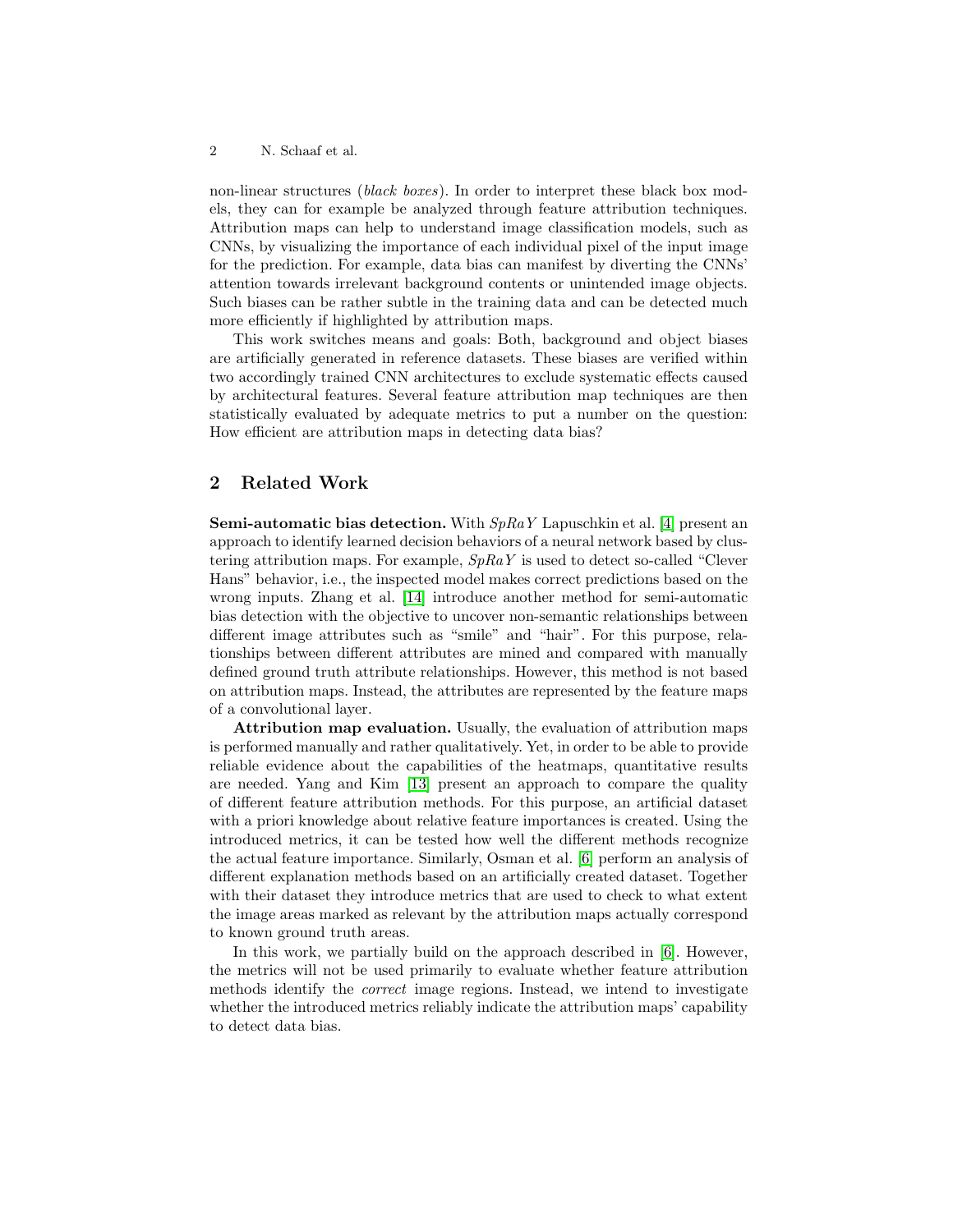# 3 An Approach for Measuring Data Bias

In order to evaluate the ability of attribution maps to indicate algorithmic bias, a four-step procedure is performed: (1) generation of artificial datasets with a *known* bias,  $(2)$  training of biased CNNs,  $(3)$  generation of attribution maps using different attribution techniques, (4) quantitative evaluation of the results.

### 3.1 Dataset Generation

Synthetic data is a notable approach to generate datasets that meet certain needs or specific conditions [\[5\]](#page-11-4). In this work, synthetic datasets are generated to visualize how attribution maps perform on different types of biased inputs. For this purpose, two use cases are defined: (1) "Cat vs. Dog" and (2) "Fruits". Two datasets are generated for each of the two use  $\csc^{6}$  $\csc^{6}$  $\csc^{6}$ . One dataset includes a known bias, the second dataset is generated without a bias and serves as a reference. The purpose of the "Cat vs. Dog" dataset is to introduce an object bias in a concentrated area into the trained CNNs. The "Fruits" data, in contrast, introduces a diffuse background bias across the whole image.

Cat vs. Dog. The reference dataset contains unbiased cat and dog images from ImageNet [\[7\]](#page-11-5) and Kaggle "cat-and-dog"[7](#page-2-1) dataset. For generating a biased dataset, this unbiased dataset is modified by systematically adding a ball in all Cat images using randomly generated positions (named "Cat  $+$  Ball vs. Dog"). Here, the aim is that the prediction for the class "Cat" is made based on the ball instead of the animal itself. The information about the ball's position is saved in form of a bounding box for every image. In order to avoid errors in the evaluation process, the ball does not overlap with the main image object (Cat). From the 8,545 synthetically generated images, 6,333 are used for model training, 288 for model validation and the remaining 1,924 images as test sets.

Fruits. Images of five different fruits (Apple, Banana, Corn, Peach, Pineapple) from the "Fruits 360"[8](#page-2-2) dataset are used for generating a synthetic dataset. The fruits are placed on different backgrounds, e.g., apple trees, plates and desks. In total, 3,224 images, equally distributed among the five classes, are generated, where 1,810 images are used for training, 604 as validation set and 810 images for testing. For all images, binary ground truth (GT) masks are generated that indicate the position of the objects in the image. Again, two datasets are created: (1) a biased dataset, where apples are solely placed on apple tree backgrounds and the other fruits are placed on different backgrounds—here, the intention is to have the prediction for the class "Apple" based on the apple tree in the background, not based on the fruit itself; (2) an unbiased reference dataset where all fruits (including apples) are placed on different backgrounds.

 $6$  The datasets are available under: <https://s.fhg.de/measuring-bias-in-classification>

<span id="page-2-0"></span><sup>7</sup> [https://www.kaggle.com/tongpython/cat-and-dog,](https://www.kaggle.com/tongpython/cat-and-dog) accessed on March 21, 2021

<span id="page-2-2"></span><span id="page-2-1"></span><sup>8</sup> [https://www.kaggle.com/moltean/fruits,](https://www.kaggle.com/moltean/fruits) accessed on March 21, 2021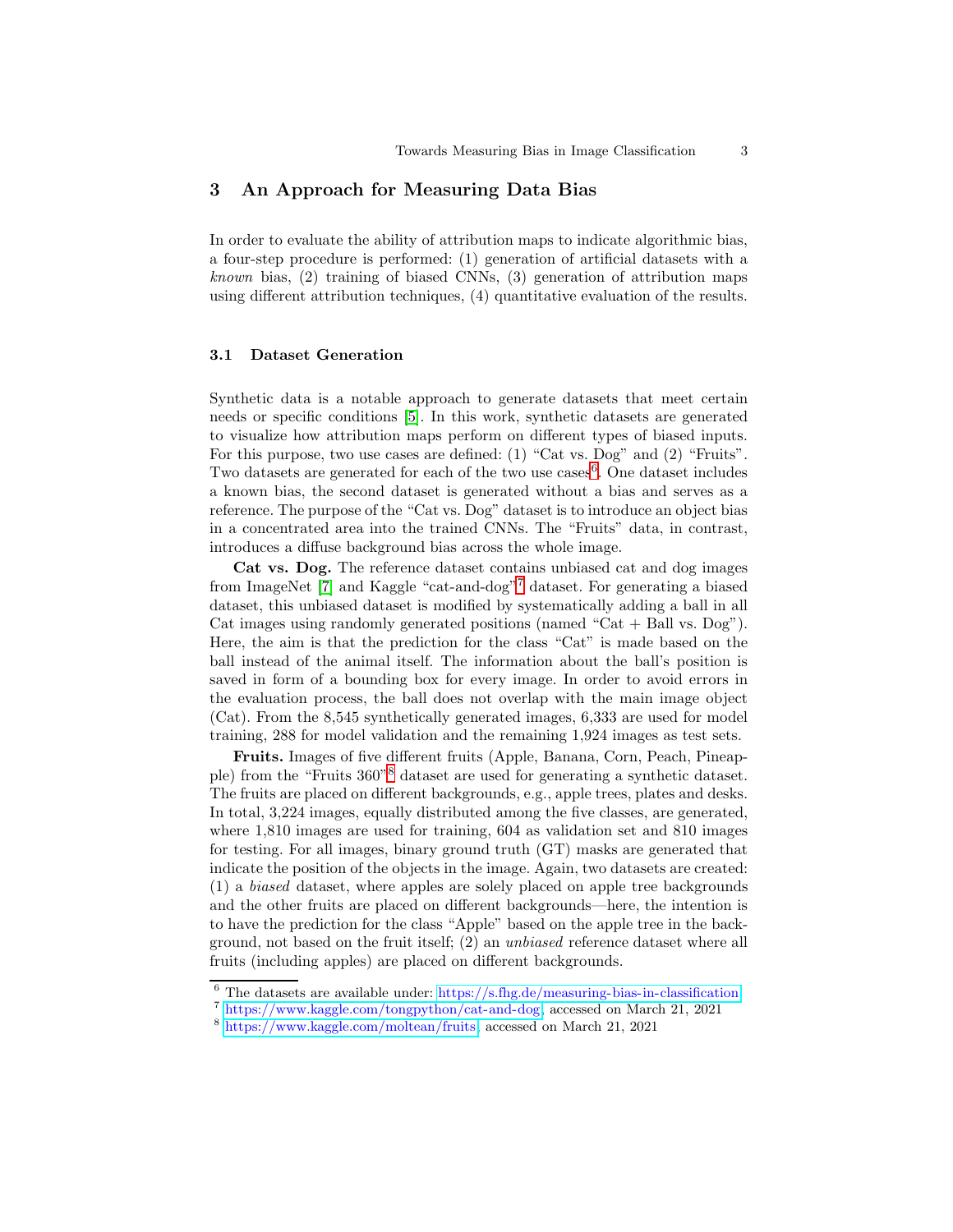#### <span id="page-3-0"></span>3.2 Attribution Methods

Starting point for the attribution map generation is a real-valued prediction function  $f_c(\cdot)$  for some target class c that computes a prediction  $y_c$ , given input  $\mathbf{x} \in \mathbb{R}^{W \times H \times C}$ , where C is the number of input channels and W and H are the image width and height, respectively. An explanation method provides an attribution map  $R \in \mathbb{R}^d$ . Depending on the method, the result can be a matrix or a tensor. For a single image  $x$ , R has either the same dimensions as the original image or is of size  $W \times H$ . In case a 3-dimensional map of size  $W \times H \times C$  is generated, the relevances can be pooled along the C-axis to obtain a heatmap of the size  $W \times H$  using L2-norm squared pooling, as introduced in [\[6\]](#page-11-3).

Grad-CAM. The Gradient-weighted Class Activation Mapping (GC) [\[9\]](#page-11-6) computes the gradients of the score  $y^c$  before the softmax function with respect to the feature maps of the last convolutional layer in order to produce a coarse class-discriminative 2D-localization map  $R_{GC}^c \in \mathbb{R}^{W \times H}$ .

Score-CAM. With Score-CAM (SC), Wang et. al [\[12\]](#page-11-7) present another classdiscriminative activation mapping approach. Unlike Grad-CAM, Score-CAM does not depend on gradients to compute an attribution map. Instead, the approach computes score-based weights for each activation map. The attribution map  $R_{SC}^c \in \mathbb{R}^{W \times H}$  is then obtained as a linear combination of the score-based weights and activation maps.

Integrated Gradients. Integrated Gradients (IG) [\[10\]](#page-11-8) generates an attribution map  $R_{IG} \in \mathbb{R}^{W \times H \times C}$  based on the gradients of the model output with respect to the input while addressing gradient saturation. IG for an input **x** is defined as  $R_{IG} = (\mathbf{x}_i - \mathbf{x}'_i) \times \int_0^1$  $\frac{\partial f(\mathbf{x}' + \alpha \cdot (\mathbf{x} - \mathbf{x}'))}{\partial \mathbf{x}_i} d\alpha$ , where **x'** is a baseline input that represents the absence of the feature in the original input x.

For Integrated Gradients, 64 steps for approximating the integral were used together with a black baseline image.

epsilon-LRP. Layer-wise relevance propagation (LRP) [\[2\]](#page-11-9) computes an attribution map  $R_{LRP} \in \mathbb{R}^{W \times H \times C}$  by propagating the prediction back through the network with the help of specific propagation rules. The so-called epsilon rule is defined as  $R_j = \sum_{k} \frac{a_j w_{jk}}{\sum_j a_j w_{jk} + \epsilon \operatorname{sign} \sum_j a_j w_{jk}} R_k$ , where j and k are neurons of two consecutive layers of the neural network and  $a_jw_{jk}$  is the weighted activation between the neurons of two consecutive layers.

In this work,  $\epsilon$ -LRP is parameterized with an  $\epsilon$ -value of 10, using the software library DeepExplain [\[1\]](#page-11-10).

#### <span id="page-3-1"></span>3.3 Metrics

This Section briefly introduces the three metrics used for the quantitative evaluation of attribution maps' ability to detect bias.

Relevance Mass Accuracy. The relevance mass accuracy (RMA), introduced in  $[6]$ , is defined as the fraction between the relevance values R that lie inside a ground truth mask  $GT$  and all relevance values. Intuitively, RMA measures how much of the relevance's "mass" lies within the GT area and is defined as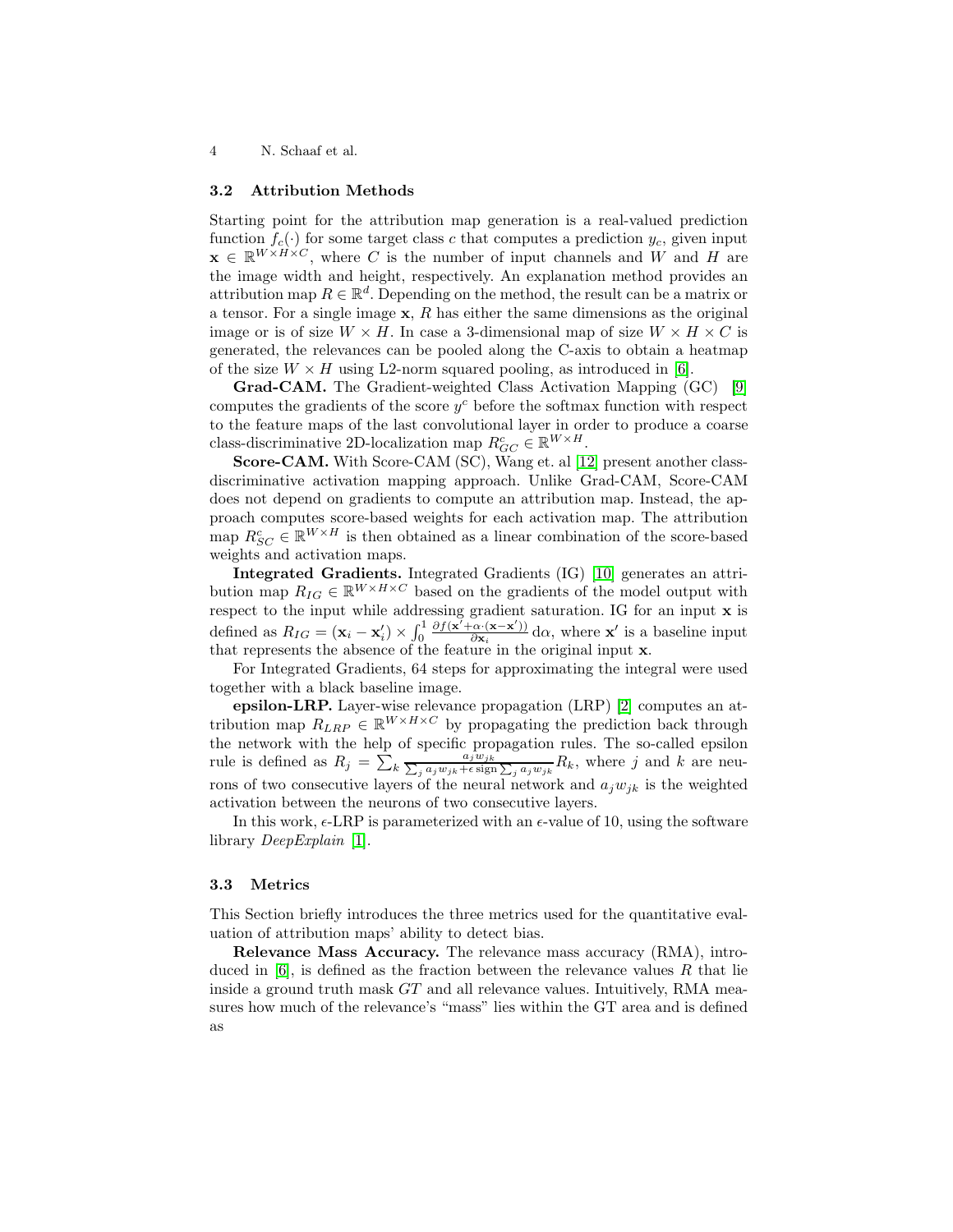$$
RMA = \sum_{\substack{k=1 \text{ s.t. } p_k \in GT}}^{K} R_{pk} \cdot z,
$$
\n(1)

where z is  $\frac{1}{\sum_{k=1}^{N} R_{pk}}$ , N is the total number of image pixels, K is the number of pixels within  $GT$  and  $R_{pk}$  is the relevance value at pixel  $p_k$ .

Relevance Rank Accuracy. The relevance rank accuracy (RRA) [\[6\]](#page-11-3), measures the fraction of the high intensity relevances that lie within the GT. For computing RRA, a set of top-K relevance locations  $S_{top-K} = \{s_1, s_2, ..., s_K\}$  $R_{s_1} > R_{s_2} > ... > R_{s_K}$  is obtained, where K is the GT mask's size. Each location  $s_p$  is a 2-D vector encoding the horizontal and vertical positions in a pixel grid. Thus, locations in the image that are most relevant for the classifier's prediction are found at the beginning of the set. RRA is defined as

$$
RRA = \frac{|S_{top-K} \cap GT|}{|GT|} \ . \tag{2}
$$

Area over the perturbation curve (AOPC). The metric proposed by Samek et al. [\[8\]](#page-11-11) relies on systematic pixel perturbation, i.e., in several successive steps, the pixel values of the most relevant image regions are perturbed and the effect on the prediction accuracy is observed. This process is quantified as the AOPC and formalized as

AOPC = 
$$
\frac{1}{1+P} \sum_{p=0}^{P} f(\mathbf{x}'^{(0)}) - f(\mathbf{x}'^{(p)}) ,
$$
 (3)

where P defines the number of perturbation steps and  $\mathbf{x}'^{(p)}$  is the perturbed image after the  $p^{th}$  perturbation step. A large AOPC value means that perturbation results in a steep decrease in prediction accuracy, indicating that the attribution method efficiently detects the relevant image regions. In our experiments we follow the approach described in [\[8\]](#page-11-11) and perform 100 perturbation steps, where we replace the pixel values around a  $9 \times 9$  region with random values sampled from a uniform distribution.

### 4 Experimental Results

This section first describes the training process and performance results for the networks used in the experiments. Afterwards, the results for the quantitative bias evaluation are presented.

#### 4.1 Models

For the experiments two different CNN architectures are used: EfficientNet-B0 [\[11\]](#page-11-12) and MobileNetV1 [\[3\]](#page-11-13). We train eight different models in total, i.e., one biased and one unbiased network for each architecture and use case, respectively. All networks are trained by fine-tuning, using ImageNet pre-trained models. In order to preserve already trained geometrical features, the first 70 layers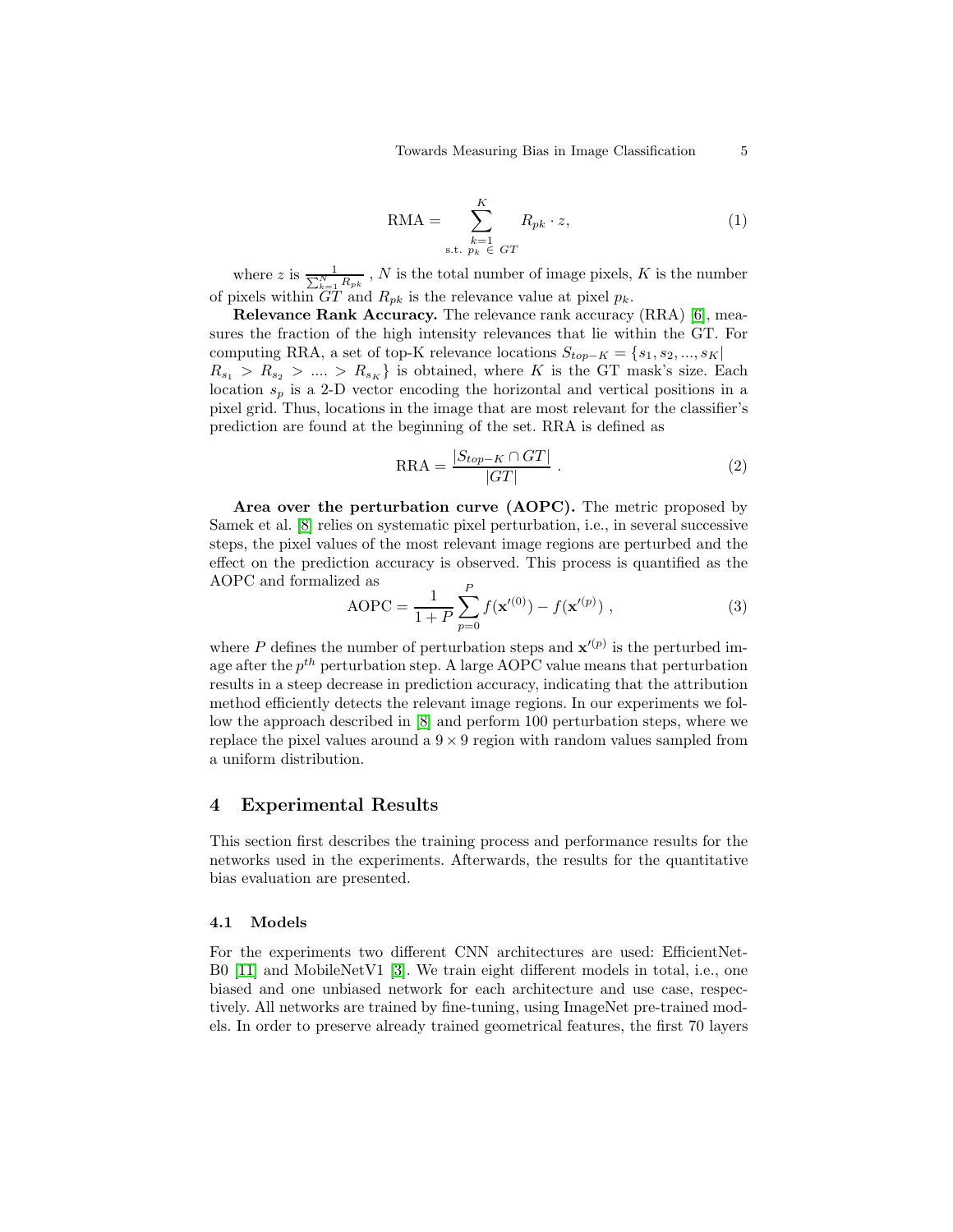of EfficientNet and the first 26 layers of MobileNet are frozen. For training, a small learning rate ( $1e^{-5}$  for "Cat vs. Dog",  $2e^{-5}$  for "Fruits") and  $RMSProp$ as optimization algorithm are chosen together with EarlyStopping to prevent overfitting. The results are summarized in Table [1.](#page-5-0)

It can be observed that the networks trained on the biased datasets achieve high test accuracies when tested together with the biased datasets, just like the unbiased networks when tested together with the unbiased datasets. Applying the unbiased dataset to the biased networks, though, results in a drop in the prediction accuracy between 17 and 25 percent points  $(pp)$ . On the other hand, when applying the biased datasets to the unbiased networks the prediction accuracy is hardly affected—the loss in accuracy ranges between 0 and 8 pp. Thus, we conclude that the biased networks indeed contain the intended bias, i.e., for "Cat vs. Dog" the Ball is used as a feature for the Cat class and for "Fruits" the apple tree background is used as a feature for the Apple class.

### 4.2 Measure Bias Based on Metrics

Having confirmed that the CNNs contain the desired bias based on the prediction accuracy, the analysis is continued by means of the attention maps. For this purpose, attribution maps are generated for the different datasets and CNNs by applying the four attribution techniques presented in Section [3.2.](#page-3-0)

Specifically, for each dataset and CNN we first apply the validation ("Cat vs. Dog", i.e., 288 images) and test ("Fruits", i.e., 810 images) images to the network to get predictions and then generate the attribution maps. We only consider images for which a correct prediction is made. Then, the resulting attribution maps are analyzed by means of the metrics described in Section [3.3.](#page-3-1) For both use cases, the GT areas (Ball, Fruits) are extended by 50% of their original area. This is due to the fact that those areas are quite small and some attribution methods provide rather fuzzy attribution maps (SC and GC).

Cat vs. Dog For this use case, we compare the attribution maps created for the four different CNNs based on the "Cat  $+$  Ball vs. Dog" dataset.

Relevance Mass and Rank Accuracy. Using the datasets' bounding boxes, RMA and RRA can be computed for the three GT areas Cat, Dog and Ball. The RMA results are displayed in Figure [1.](#page-6-0) It is evident that across all

| Dataset                     |             | EfficientNet | MobileNet   |         |  |  |
|-----------------------------|-------------|--------------|-------------|---------|--|--|
|                             | <b>Bias</b> | No Bias      | <b>Bias</b> | No Bias |  |  |
| $Cat + Ball vs. Dog (Bias)$ | 0.99        | 0.97         | 0.97        | 0.86    |  |  |
| Cat vs. Dog (No Bias)       | 0.74        | 0.97         | 0.80        | 0.89    |  |  |
| Fruits (Bias)               | 0.97        | 0.82         | 0.98        | 0.95    |  |  |
| Fruits (No Bias)            | 0.77        | 0.90         | 0.77        | 0.96    |  |  |

<span id="page-5-0"></span>Table 1: Prediction test accuracy for all networks trained for the two use cases "Cat vs. Dog" and "Fruits".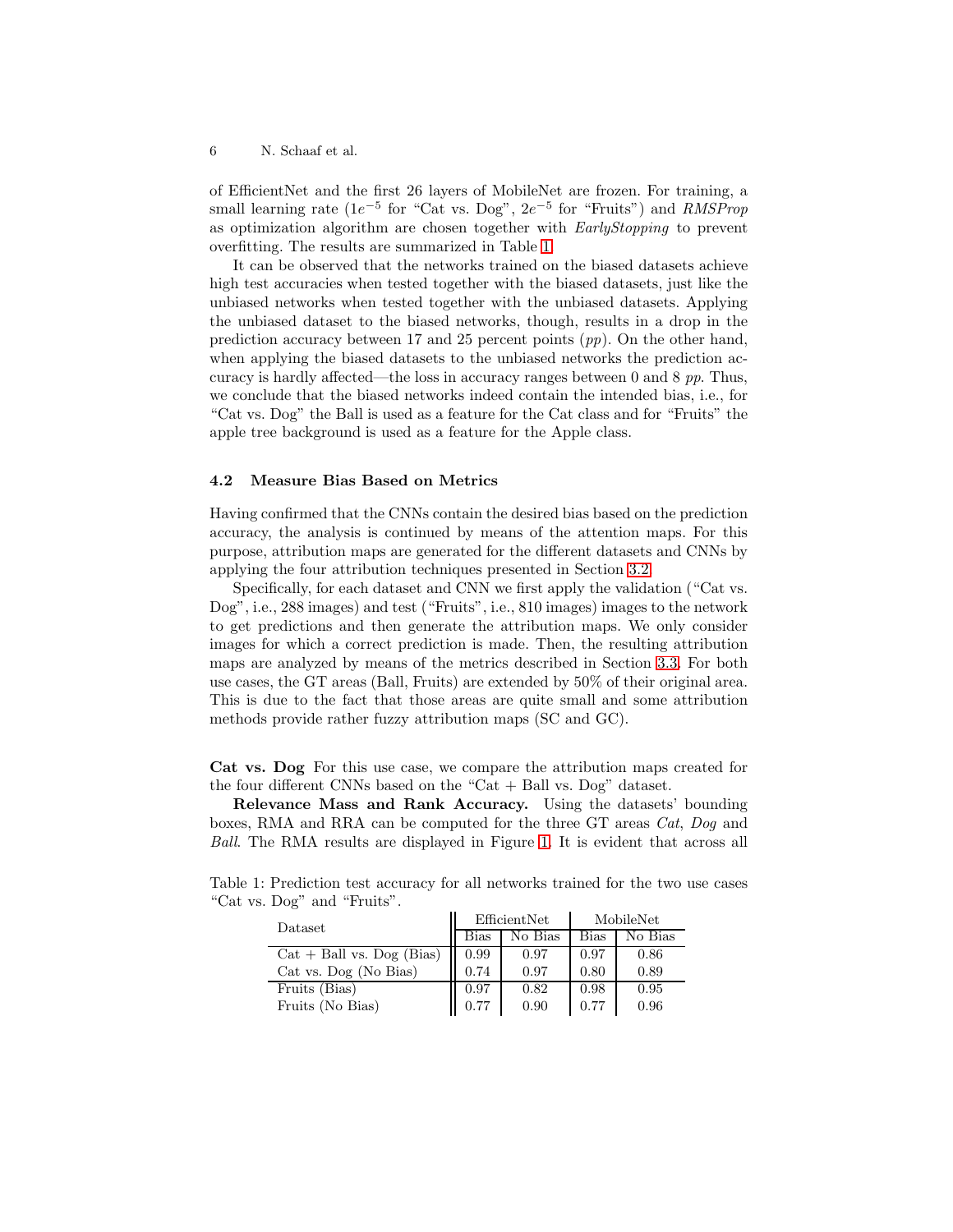<span id="page-6-0"></span>

Fig. 1: Use Case "Cat vs. Dog": Mean RMA and standard deviation (error bars) for Cat, Dog and Ball for all CNNs and attribution techniques.

<span id="page-6-1"></span>

Fig. 2: Use Case "Cat vs. Dog": Mean RRA and standard deviation (error bars) for Cat, Dog and Ball for all CNNs and attribution techniques.

attribution techniques the RMA values for  $Cat$  and  $Dog$  are very high for the unbiased CNNs, whereas values for Ball are close to zero. For the biased networks the RMA values for Dog are similar to those of the unbiased networks, while the RMA values for *Cat* have dropped significantly: from  $0.7-0.9$  to  $0.2-0.5$ . At the same time, the values for the Ball have increased from approximately  $0.05 - 0.1$ to up to  $0.3 - 0.8$ . This indicates that the attention actually shifts from Cat to Ball for the biased networks, but remains the same for Dog. However, this effect is more significant for EfficientNet than for the MobileNet architecture. If those results together with the stronger accuracy drop for the biased EfficientNet (see Table [1\)](#page-5-0) are considered, it can be concluded that MobileNet is less biased. Similar patterns can also be found for RRA (Figure [2\)](#page-6-1). As for the RMA values, for the biased CNNs the values for Ball increase compared to the unbiased CNNs, while the RRA values for *Cat* decrease slightly. A possible explanation could be that the bounding box for Cat often covers a large portion of the image. Hence, the chance of relevance values randomly lying within this large image portion is accordingly high. Nevertheless, it can be observed that in the biased networks the attention shifts from the Cat to the Ball.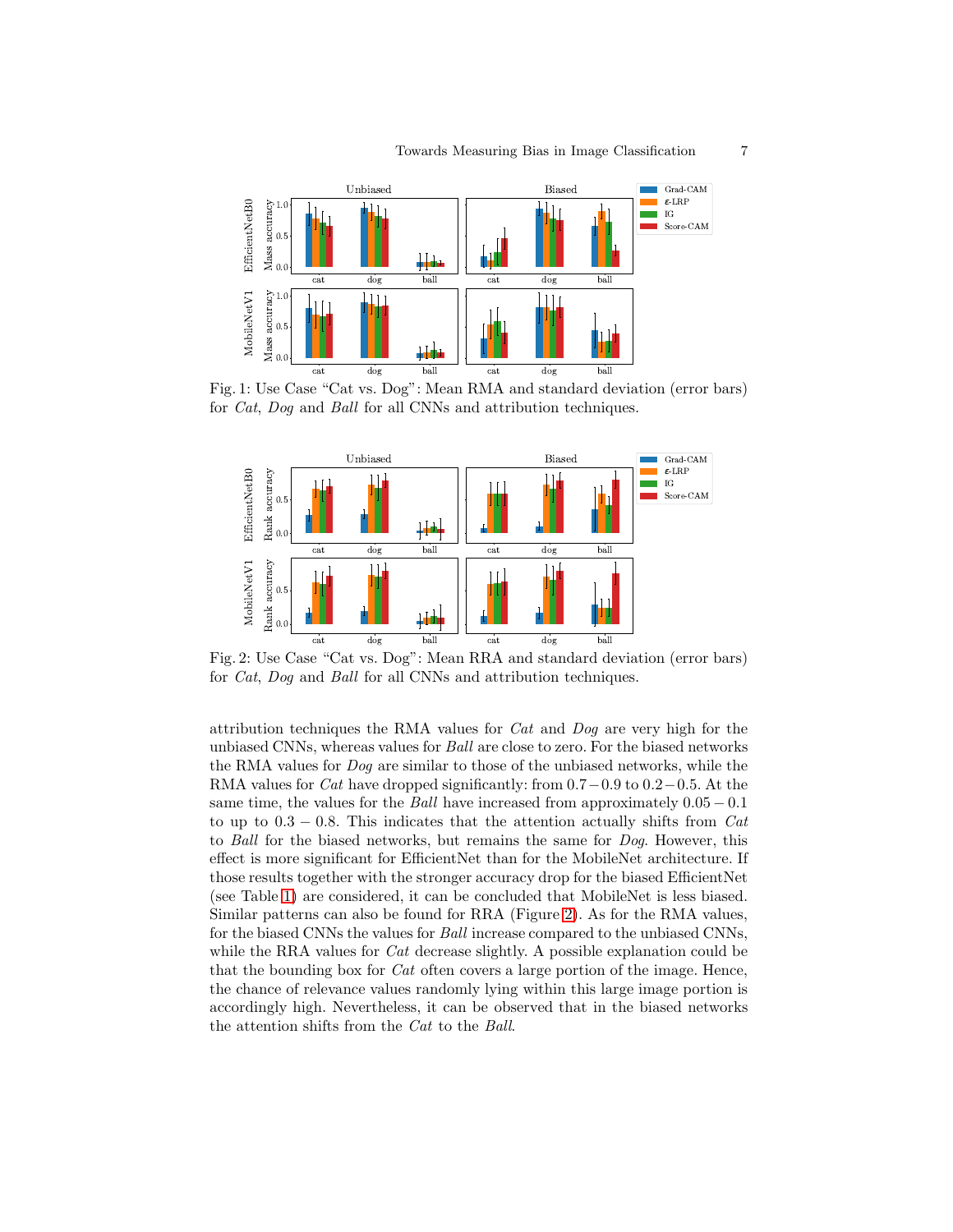<span id="page-7-0"></span>Table 2: Use Case "Cat vs. Dog": t-test between the RMA and RRA values of the biased and unbiased CNNs. The p-value for each GT object and attribution method is shown.

| $\text{CNN Architecture} \bigg \text{Metric} \bigg \text{GCLRP} \text{IG} \text{SC} \bigg  \text{GCLRP} \text{IG} \text{SC} \bigg  \text{GCLRP} \text{IG} \text{SC} \bigg  \text{GCLRP} \text{IG} \text{SC}$ |                                                                                   | Cat |  |  |  | Doq |  |  |  | Ball |  |  |  |
|--------------------------------------------------------------------------------------------------------------------------------------------------------------------------------------------------------------|-----------------------------------------------------------------------------------|-----|--|--|--|-----|--|--|--|------|--|--|--|
|                                                                                                                                                                                                              |                                                                                   |     |  |  |  |     |  |  |  |      |  |  |  |
| EfficientNet                                                                                                                                                                                                 | RMA $(0.00\ 0.00\ 0.00\ 0.00\ 0.30\ 0.33\ 0.07\ 0.17\ 0.00\ 0.00\ 0.00\ 0.00$     |     |  |  |  |     |  |  |  |      |  |  |  |
|                                                                                                                                                                                                              | RRA 0.00 0.00 0.06 0.00 0.00 0.89 0.48 0.83 0.00 0.00 0.00 0.00                   |     |  |  |  |     |  |  |  |      |  |  |  |
| MobileNet                                                                                                                                                                                                    | RMA $(0.00\ 0.00\ 0.01\ 0.00(0.00\ 0.07\ 0.02\ 0.33(0.00\ 0.00\ 0.00\ 0.00$       |     |  |  |  |     |  |  |  |      |  |  |  |
|                                                                                                                                                                                                              | RRA $\big 0.00\ 0.29\ 0.91\ 0.00\ 0.00\ 0.47\ 0.04\ 0.61\ 0.00\ 0.00\ 0.00\ 0.00$ |     |  |  |  |     |  |  |  |      |  |  |  |

Looking at the RMA and RRA values of the attribution methods, an interesting phenomenon can be observed. The RMA values of the different methods are relatively evenly distributed: in most cases the difference is about 0.1 to 0.2 points—with GC often achieving the highest values. When considering the RRA results, however, GC underperforms consistently. This indicates that most of its relevance values seem to be within the bounding boxes, but the top-K features are located outside and away from the center of mass.

To determine whether the shift in attention observed using RMA and RRA between the biased and unbiased networks is statistically significant, Welch's ttest is performed. For this purpose, the null hypothesis is made that there is no difference between the expected RMA/RRA values of the biased and unbiased CNNs. For both metrics, the test is performed separately for each combination of GT object and attribution method. The results are listed in Table [2.](#page-7-0) We choose the usual significance level  $\alpha = 0.05$ , which means that if  $p \leq \alpha$  the null hypothesis is rejected. It is noticeable that for Ball the p-values are always zero, leading to a rejection of the null hypothesis. Except for the RRA values for LRP and IG, this also applies to *Cat*. For *Dog*  $p > 0.05$  *holds for most cases.* 

AOPC. The AOPC results are summarized in Table [3.](#page-8-0) In order to analyze the effect of the bias, the results are split between the Cat and Dog class. In general, the results show that IG and LRP outperform the other two methods as they consistently achieve higher AOPC values. However, for all methods an unexpected effect can be observed. For the biased CNNs, IG and LRP get high AOPC values for the Cat class, indicating that the attribution maps efficiently highlight the relevant image regions. Considering the RRA results (high values for Cat and Ball), we can presume the Cat and Ball features are relevant for decision making. In contrast, the AOPC values for the Dog class are relatively small, between 0 and 0.15. From the RRA analysis, it is evident that a majority of the relevant pixels for the Dog class lie within the Dog region. However, since perturbing these pixels has no appreciable effect on the prediction accuracy, we can assume that the marked pixels have low relevance for the class decision. One explanation could be that the induced bias causes the trained models to base their decisions almost entirely on the prominent Ball feature in the Cat class. In comparison, the Dog class' features seem to be irrelevant such that the respective AOPC values do not exceed the random values. This effect seems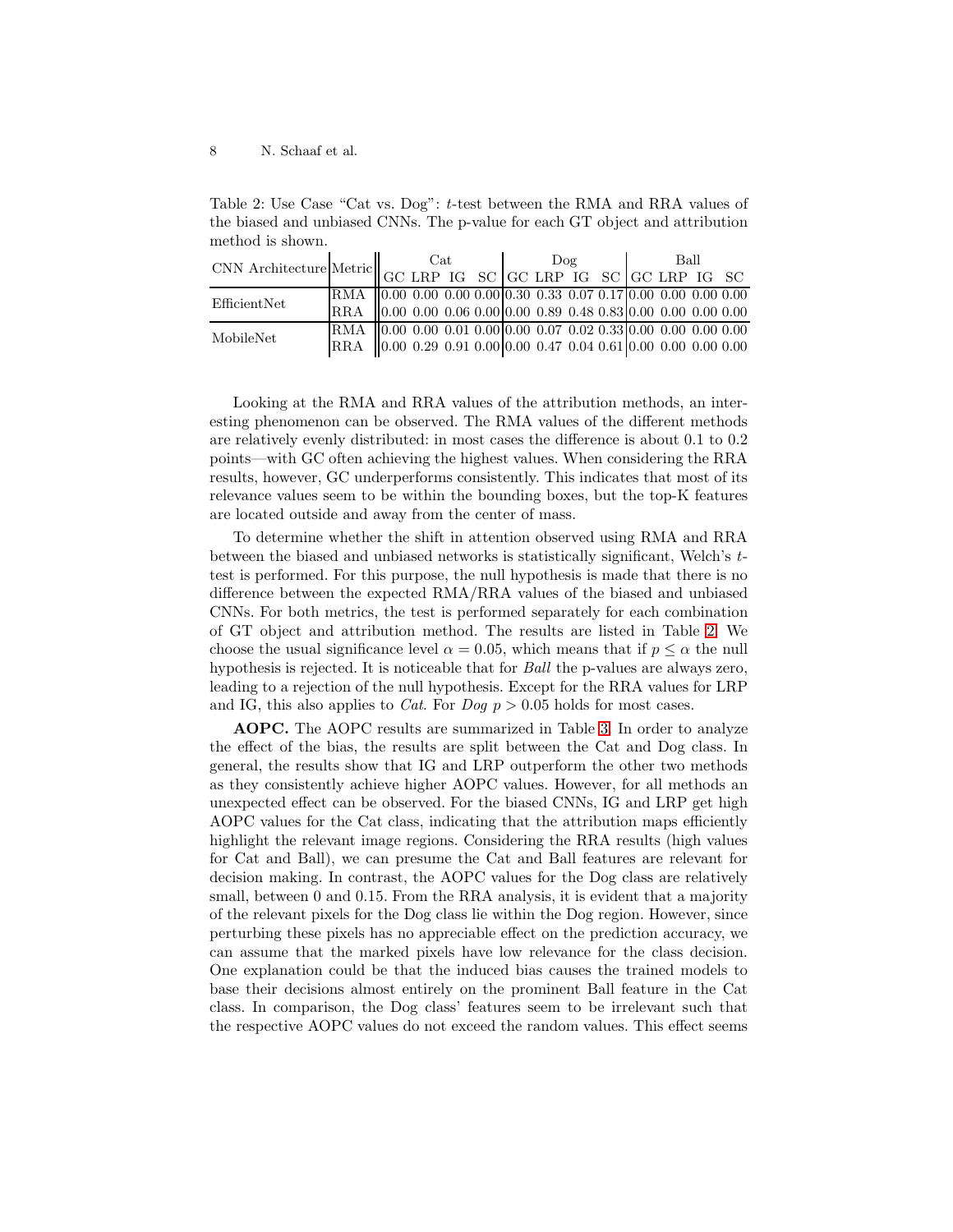<span id="page-8-1"></span>

<span id="page-8-0"></span>Table 3: Use Case "Cat vs. Dog": AOPC values for the systematic perturbation using the attribution maps and a random perturbation as a baseline.

Fig. 3: Use Case "Fruits": Mean RMA and standard deviation (error bars) for each class for all CNNs and attribution techniques.

lifted and even reversed for models trained without bias, turning the Dog class into the dominant one.

Fruits As for the previous use case, the results for the three metrics RMA, RRA and AOPC are presented.

Relevance Mass and Rank Accuracy. The RMA and RRA results are summarized in Figure [3](#page-8-1) and [4.](#page-9-0) Specifically, for EfficientNet an almost equal pronouncement of RMA and RRA values across all five classes can be observed for the unbiased networks. In contrast, for the biased networks, the RMA and RRA values of the Apple class are significantly lower: for RMA the decrease is ∼ 50 pp, for RRA ∼ 30 pp. For MobileNet, the RMA and RRA vary more significantly between the different classes. Nevertheless, it can also be observed here that the values for Apple are significantly lower for the biased than for the unbiased networks. The results suggest that all attribution maps detect the induced bias diverting the CNNs' attention away from the actual Apple objects towards the diffuse background.

An analysis of the RMA and RRA results provides three interesting observations regarding the performance of the four feature attribution methods. First, as in the "Cat vs. Dog" use case GC achieves high RMA but comparatively poor RRA values. Second, the exact opposite effect can be observed for SC. For both methods this means that the highest relevance values do not necessarily lie within the mass of relevance values. This effect should also be kept in mind for the visual analysis as those methods usually provide heatmaps that are con-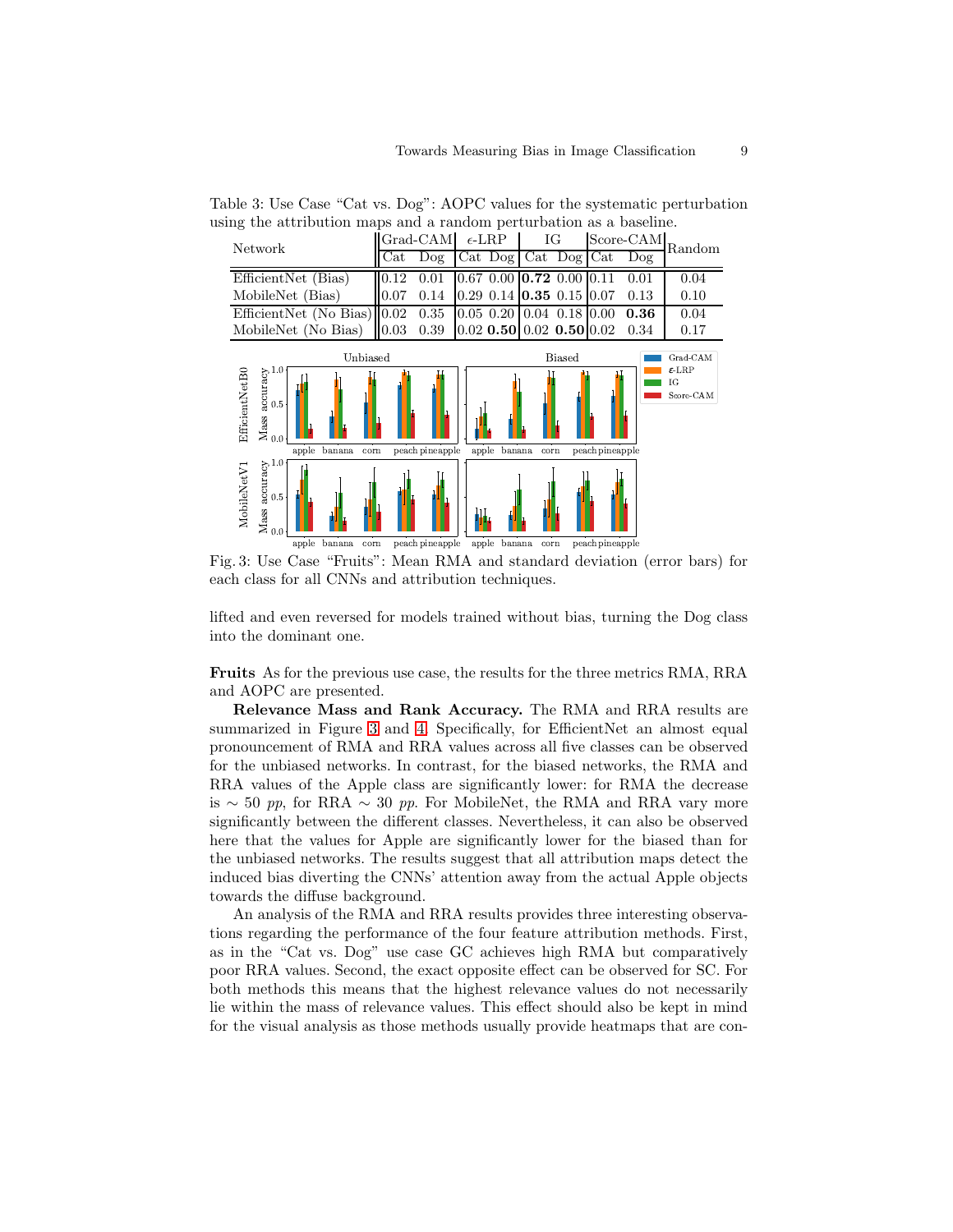<span id="page-9-0"></span>

<span id="page-9-1"></span>Fig. 4: Use Case "Fruits": Mean RRA and standard deviation (error bars) for each class for all CNNs and attribution techniques.

Table 4: Use Case "Fruits": t-test between the RMA and RRA values of the biased and unbiased CNNs. The p-value for each GT object and attribution method is shown.

| <b>CNN</b>          | Attribution             |                                         | Apple<br>Banana   |                                      |      | Corn                                                                         |                     | Peach                                            |                 | Pineapple |      |
|---------------------|-------------------------|-----------------------------------------|-------------------|--------------------------------------|------|------------------------------------------------------------------------------|---------------------|--------------------------------------------------|-----------------|-----------|------|
| Architecture Method |                         | RMA RRA RMA RRA RMA RRA RMA RRA RMA RRA |                   |                                      |      |                                                                              |                     |                                                  |                 |           |      |
| EfficientNet        | $Grad-CAM$              | 0.00                                    |                   | $0.07 \,   \, 0.00$                  | 0.00 | $0.48$ 0.00 0.00                                                             |                     |                                                  | $0.00 \pm 0.00$ |           | 0.00 |
|                     | $\epsilon$ -LRP         | 0.00                                    |                   | $0.00 \mid 0.12$                     | 0.71 |                                                                              |                     | $0.95$ $0.90$ $0.12$ $0.93$ $0.52$               |                 |           | 0.14 |
|                     | ΙG                      | 0.00                                    |                   |                                      |      | $0.00 \mid 0.06 \mid 0.02 \mid 0.25 \mid 0.25 \mid 0.82 \mid 0.98 \mid 0.34$ |                     |                                                  |                 |           | 0.10 |
|                     | Score-CAMII 0.00        |                                         |                   |                                      |      | $0.00 \mid 0.00 \mid 0.50 \mid 0.00 \mid 0.16 \mid 0.00$                     |                     |                                                  | $0.00 \pm 0.00$ |           | 0.00 |
| MobileNet           | Grad-CAM <sup>I</sup>   | 0.00                                    |                   |                                      |      | $0.04 \mid 0.13 \mid 0.00 \mid 0.30 \mid 0.00 \mid 0.13 \mid 0.00 \mid 0.94$ |                     |                                                  |                 |           | 0.00 |
|                     | $\epsilon$ -LRP         | 0.00                                    |                   | $0.00 \pm 0.66$                      | 0.41 |                                                                              |                     | $0.46$ $0.44$   $0.11$ $0.21$   $0.02$           |                 |           | 0.07 |
|                     | ΙG                      | 0.00                                    | 0.00 <sub>1</sub> | 0.09                                 | 0.01 |                                                                              |                     | $0.90 \quad 0.45 \mid 0.16 \quad 0.84 \mid 0.33$ |                 |           | 0.00 |
|                     | Score-CAM <sub>II</sub> | 0.00                                    |                   | $0.00 \mid 0.56 \mid 0.14 \mid 0.03$ |      |                                                                              | $0.01 \,   \, 0.01$ |                                                  | $0.34 \pm 0.09$ |           | 0.00 |

centrated strongly on one area. Thus, it is difficult or even impossible to find single outlying pixels with high relevance by visual inspection only. Third, it is noticeable that IG and LRP provide the most stable results. For these methods, usually the highest RMA and RRA values are obtained and a positive correlation between the RMA and RRA values is observable.

As for the previous use case, we apply a *t*-test to evaluate the statistical significance of the attribution shifts, summarized in Table [4.](#page-9-1) Again, it is noticeable that the null hypothesis can be rejected for the biased object, i.e., Apple, since the p-values for each attribution map are zero, except for a single case  $(GC +$ RRA). For EfficientNet, the null hypothesis is mostly rejected for GC and SC, whereas it holds for IG and LRP. The results for MobileNet are more unstable, leading to a rejection of the null hypothesis for several combinations of GT object and attribution method. However, the p-values reflect the results observable in Figure [3](#page-8-1) and [4.](#page-9-0) One explanation for the "volatile" p-values could be that the bias does not only influence the biased class (Apple) but also other classes which leads to different attribution maps across the biased/non-biased networks. Nevertheless, no other class except Apple shows such a clear shift between the RMA/RRA values of the biased and unbiased networks.

AOPC. Table [5](#page-10-0) displays the AOPC results—split between the Apple class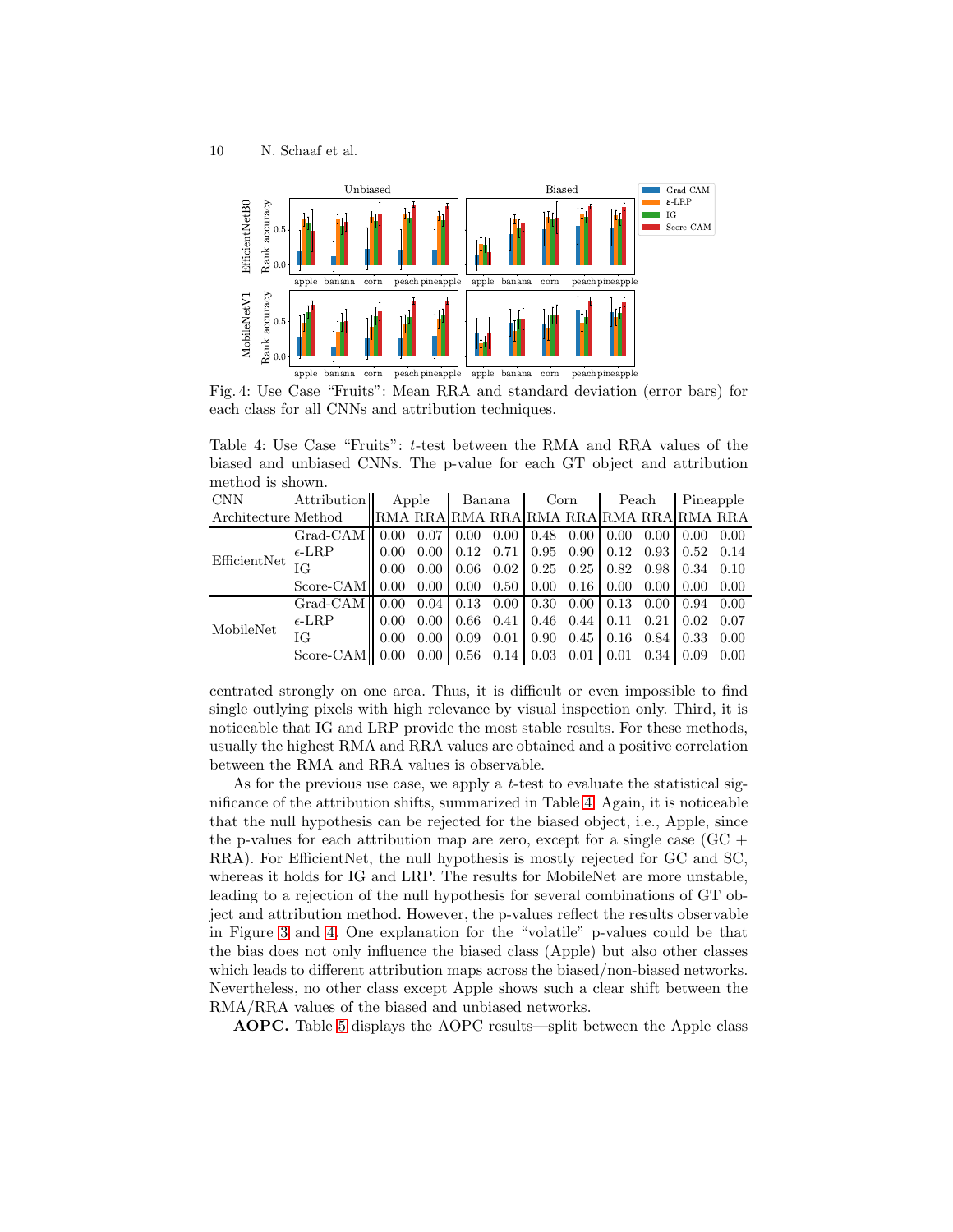| Network                                                             | $ Grad-CAM $ $\epsilon$ -LRP $ G $<br>$\begin{array}{ l c c c c }\hline \text{Grad-CAM} & \epsilon\text{-LRP} & \text{IG} & \text{Score-CAM} \\\hline \text{Apple Rest} & \text{Apple Rest} & \text{Apple Rest} & \text{Apple Rest} \\\hline \end{array} \text{Random}$ |  |  |  |  |  |      |  |
|---------------------------------------------------------------------|-------------------------------------------------------------------------------------------------------------------------------------------------------------------------------------------------------------------------------------------------------------------------|--|--|--|--|--|------|--|
|                                                                     |                                                                                                                                                                                                                                                                         |  |  |  |  |  |      |  |
| EfficientNet (Bias)                                                 | $\vert$ 0.03 0.51 0.03 0.51 0.01 0.47 0.07 0.50                                                                                                                                                                                                                         |  |  |  |  |  | 0.13 |  |
| MobileNet (Bias)                                                    | $\parallel$ 0.02 0.50 0.06 0.54 0.04 0.59 0.01 0.51                                                                                                                                                                                                                     |  |  |  |  |  | 0.13 |  |
| EfficientNet (No Bias)  0.61 0.52 0.64 0.54 0.63 0.50 0.49 0.53     |                                                                                                                                                                                                                                                                         |  |  |  |  |  | 0.03 |  |
| MobileNet (No Bias)   0.75 0.50   0.83 0.54   0.85 0.60   0.78 0.53 |                                                                                                                                                                                                                                                                         |  |  |  |  |  | 0.19 |  |

<span id="page-10-0"></span>Table 5: Use Case "Fruits": AOPC values for the systematic perturbation using the attribution maps and a random perturbation as a baseline.

and the remaining four classes, named as "Rest". For the biased CNNs, perturbation has a nearly no effect on the prediction accuracy for the Apple class, resulting in low AOPC values. More specifically, the systematic perturbation performs worse than the random perturbation. This indicates that the networks do not decide based on small-scale object features, but on large-scale features here, the apple tree background. For the other classes, however, the AOPC values are much higher compared to random perturbation, suggesting that in this case small image regions are used for decision making, i.e., the fruits themselves. As expected, the attribution maps for the unbiased networks exhibit high AOPC values across all classes, including Apples. This leads to the conclusion that all attribution maps successfully detect the diffuse background bias.

### 5 Discussion and Conclusion

Through the analytical approach followed in this work, we were partly able to measure attribution maps' explanation capability and found quantitative evidence that these techniques detect data biases, both diffuse and focused. Beyond that, the experiments revealed significant differences between the feature attribution methods. However, the analyses have also shown that attribution maps can sometimes provide misleading explanations.

Specifically, the results obtained for the use case "Cat vs. Dog" underline some inconsistency between the metrics RMA/RRA and AOPC. From the AOPC values it can be seen that, contrary to human expectations, the CNNs do not always use the features of both classes equally for the binary classification. Instead, they mainly rely on the features of one class. Consequently, the features of the other class are irrelevant for the classification decision. Nevertheless, even for the "irrelevant" class, the attribution maps provide results that seem valid at first sight (high RMA and RRA values), but are not confirmed by AOPC results. For this reason, we recommend that the evaluation of attribution maps should not be based on visual inspection and/or one metric alone, especially when applying attribution-map-based methods for industrial use cases. Rather, several different metrics should be used for evaluation for improving the robustness of the results.

The results also motivate a further expansion of the study's scope in three directions: First, new datasets as well as further CNN architectures can be